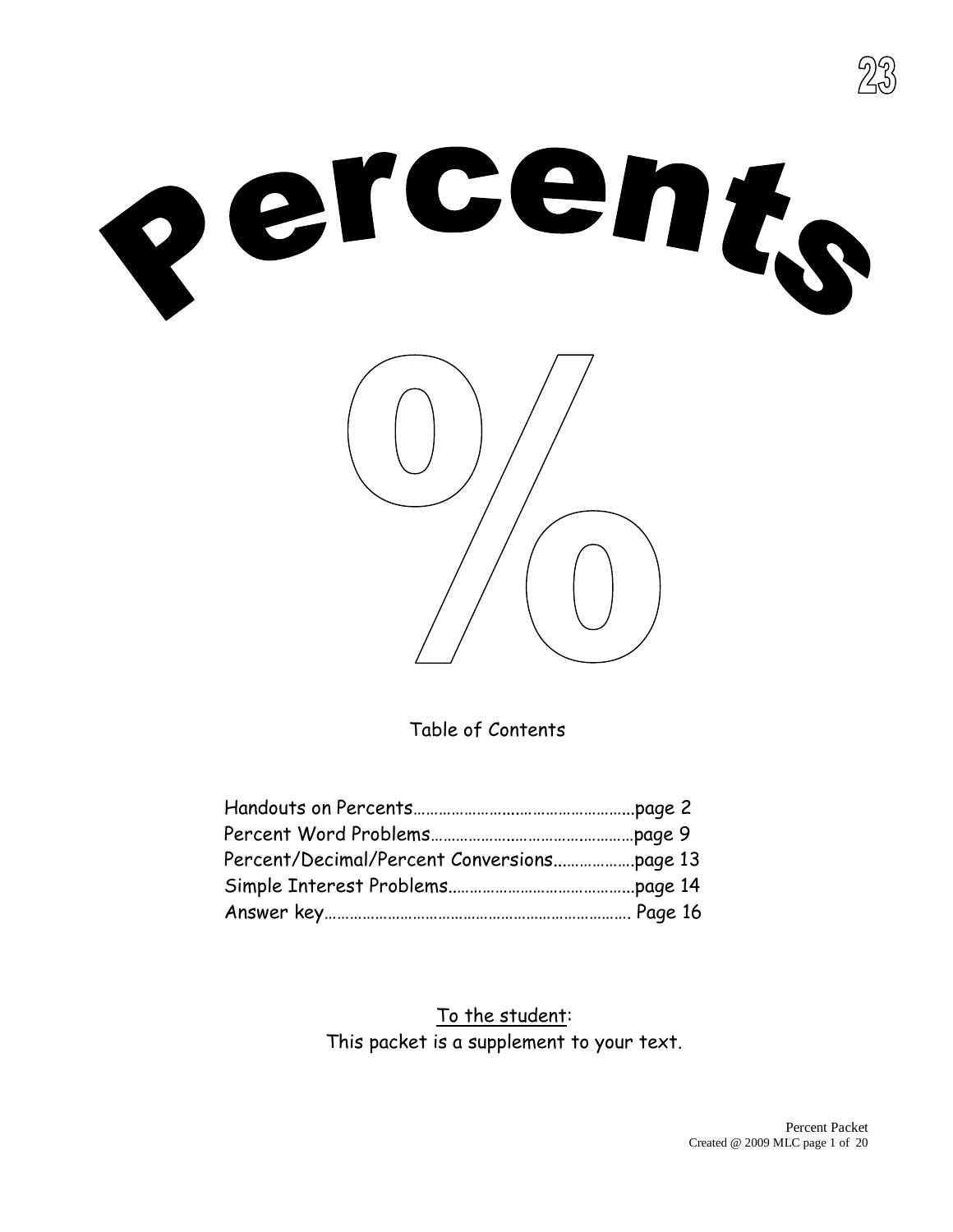# **Handout on Percents**

Ratio and Proportion Method

Every percent problem has three possible unknowns, or variables: the percent, the part, or the base. In order to solve any percent problem, you must be able to identify these variables.

Look at the following examples. All three variables are known:

| Example 1: | 70% of 30 is 21<br>70 is the percent.<br>30 is the base.<br>21 is the part.   |
|------------|-------------------------------------------------------------------------------|
| Example 2: | 25% of 200 is 50<br>25 is the percent.<br>200 is the base.<br>50 is the part. |
| Example 3: | 6 is 50% of 12<br>6 is the part.<br>50 is the percent.<br>12 is the base.     |

Each of these examples has a percent, part, and base. In these types of percent problems the percent will have a percent sign (%), the base always follows the word "of", and the part will be at the beginning of the sentence (in front of "is" or "=") or at the end of the sentence (after "is" or "=").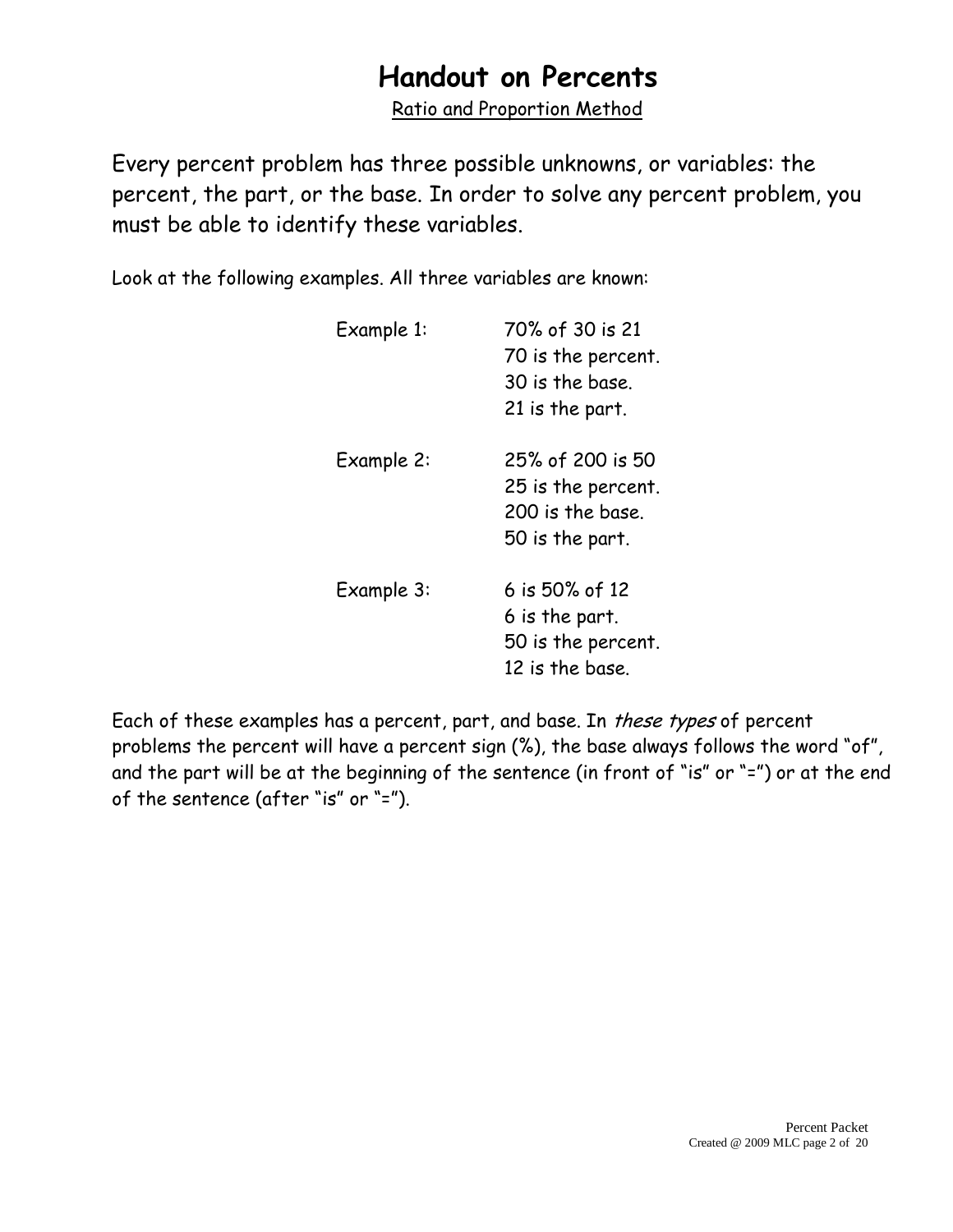# **Exercise 1 (answers on page 16)**

Directions: Identify the percent, part, and base in each of the following problems by writing "percent" over the percent, a "P" over the part, and a "B" over the base. (Answer key begins on page 8)

|                      |  | percent B<br>Ex. 170 is 25% of 680 |                                            |
|----------------------|--|------------------------------------|--------------------------------------------|
| 1) 8 is 40% of 20    |  |                                    | 6) $16\%$ of 300 = 48                      |
| 2) $25\%$ of $8 = 2$ |  |                                    | 7) 20 is 50% of 40                         |
| 3) $15 = 50\%$ of 30 |  |                                    | 8) $\frac{1}{2}$ % of 250 = $1\frac{1}{4}$ |
| 4) 75% of 100 is 75  |  |                                    | 9) $66\frac{2}{3}$ % of 3 is 2             |
| 5) $5$ is 1% of 500  |  |                                    | 10) 1 is 33 $\frac{1}{3}$ % of 3           |

#### **Exercise 2 (answers on page 16)**

Directions: One of the three variables (P, B, or %) is the unknown in these percent problems. Identify the percent, part and base in each problem by writing "%" over the percent, a "P" over the part, and a "B" over the base DO NOT SOLVE.

1) 7% of 78 is \_\_\_\_\_\_\_? 6) 40 = \_\_\_\_\_% of 40? 2) What is 87.5% of 8? 7 7 8 % of 803 is 1? 3) 43 is what percent of 483? 8)  $\frac{1}{2}$  % of 567.375 is what? 4) 1.6 is 8% of what? <br>9) 48 = 16% of 2 5) 39.7% of what is 8.1? 10) What percent of 30 is 20?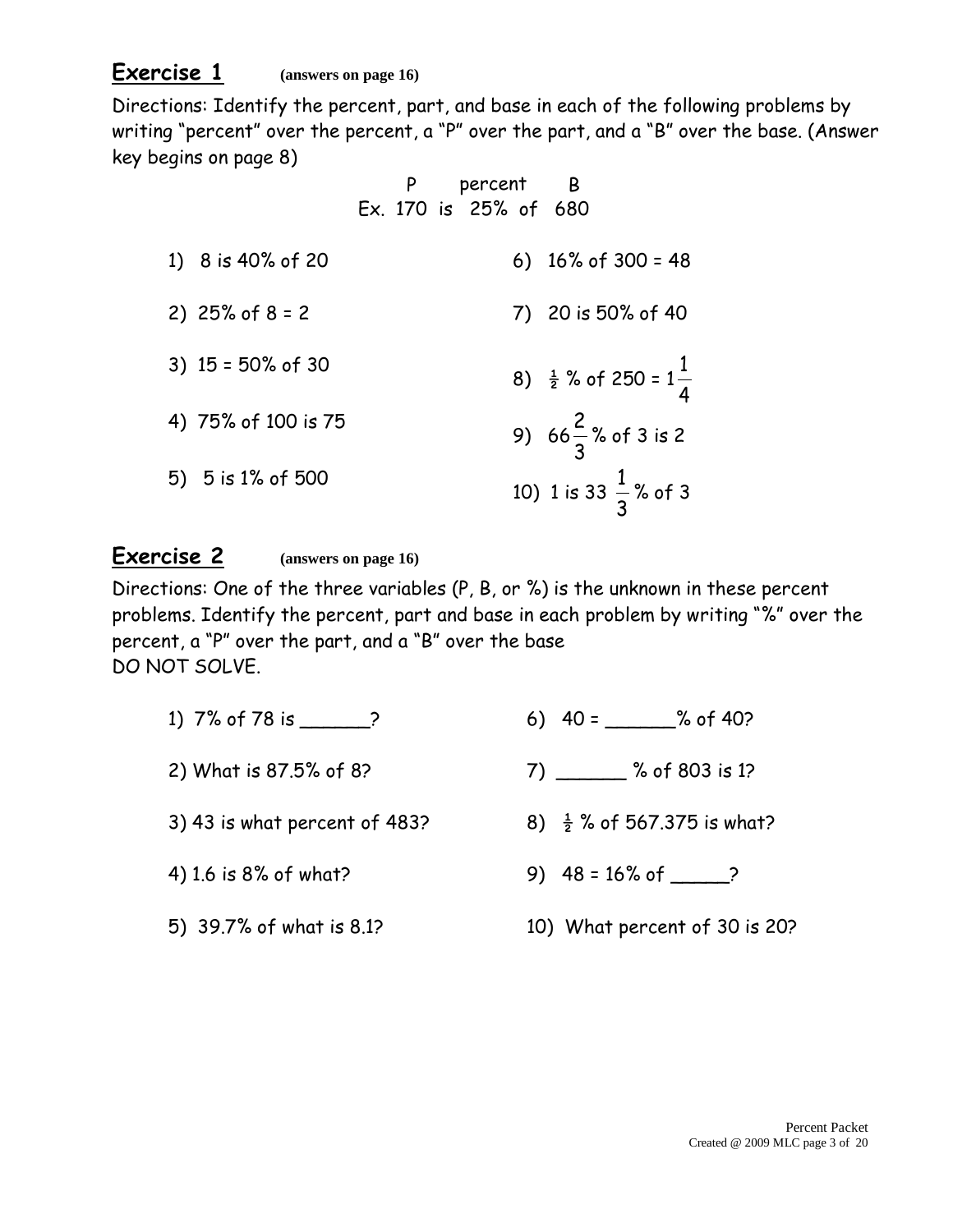# **Percents using Ratios and Proportions**

Percents are about ratios, or numbers compared to each other. In a percent problem the percent is compared to 100 and the part is compared to the base.

Ex.: 21 is 70% of 30

 70% means the ratio 100 70 21 is compared to 30 in the ratio 30 21

Whenever one ratio is equal to another ratio, the equation is called a proportion. All percent problems can be set up as proportions.

$$
Ex.: 70\% of 30 is 21
$$

100 70 = 30 21 is a proportion

In proportions, since the two ratios are equal, you can cross-multiply and get the same answer.



### **Solving percent problems for the unknown**

You will be able to use cross multiplication to solve all percent problems where one of the three numbers is missing.



Memorize this formula: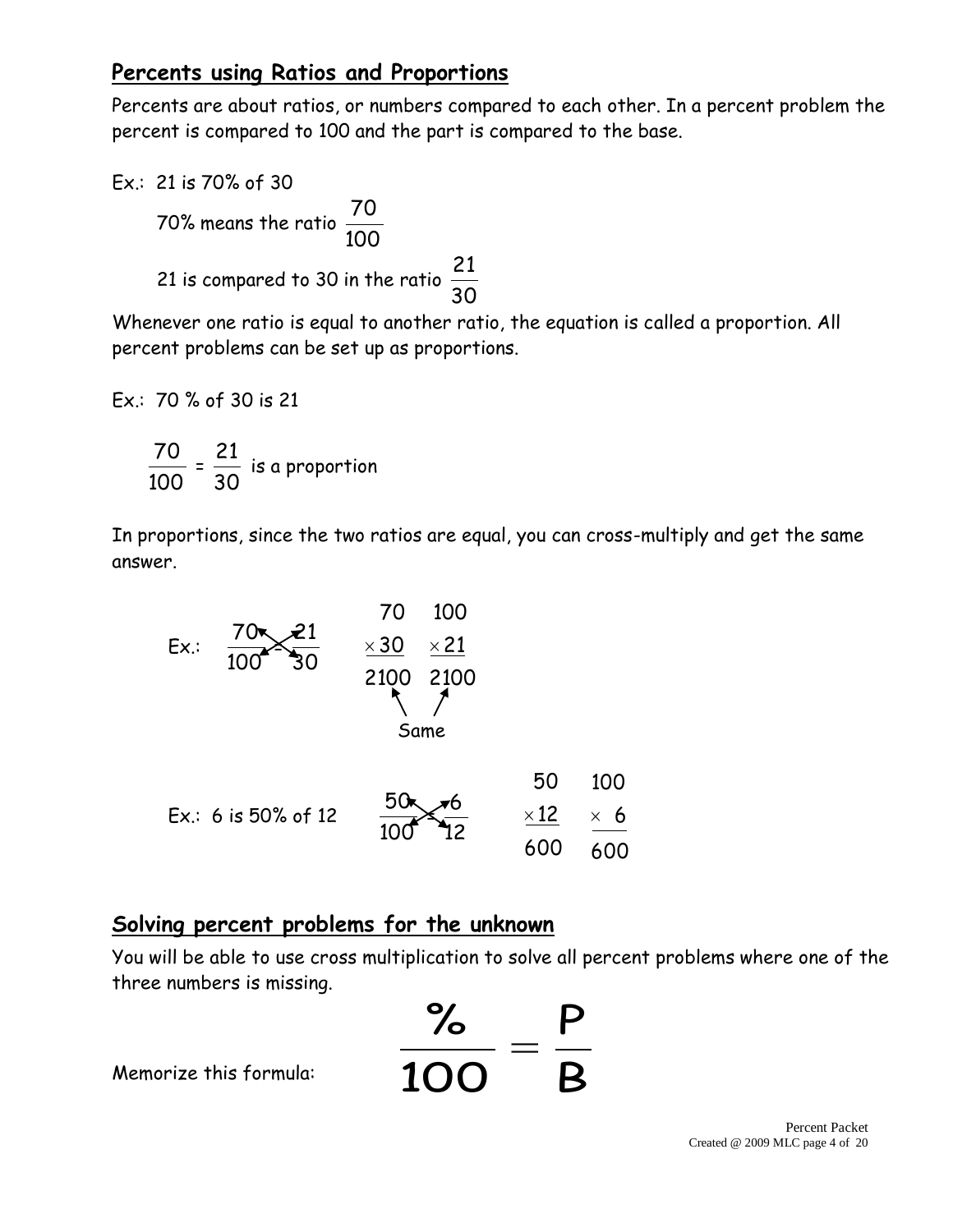Set up percent problems by placing the numbers in ratios; but leave the unknown blank. The unknown can be found by 1) multiplying the numbers in opposite corners and 2) dividing by the remaining number.

Ex.: 6% of 20 is what? 
$$
\frac{6}{100} = \frac{1}{20}
$$
 1) Multiply the opposite corners  
\n6 x 20 = 120  
\n2) Divide by the remaining  
\nnumber  
\n1.2  
\n100)120.0  
\n1.2 is the answer (the part)  
\nEx.: What % of 50 = 7?  $\frac{7}{100} = \frac{7}{50}$  1) Multiply the opposites  
\n7 x 100 = 700  
\n2) Divide by the remaining  
\nnumber  
\n50)700  
\n14% is the answer (the percent)

Ex.: 4 is 25% of what? 4 100 25 1) Multiply the opposites  $100 \times 4 = 400$ 2) Divide by the remaining number

$$
\frac{16}{25\overline{)}400}
$$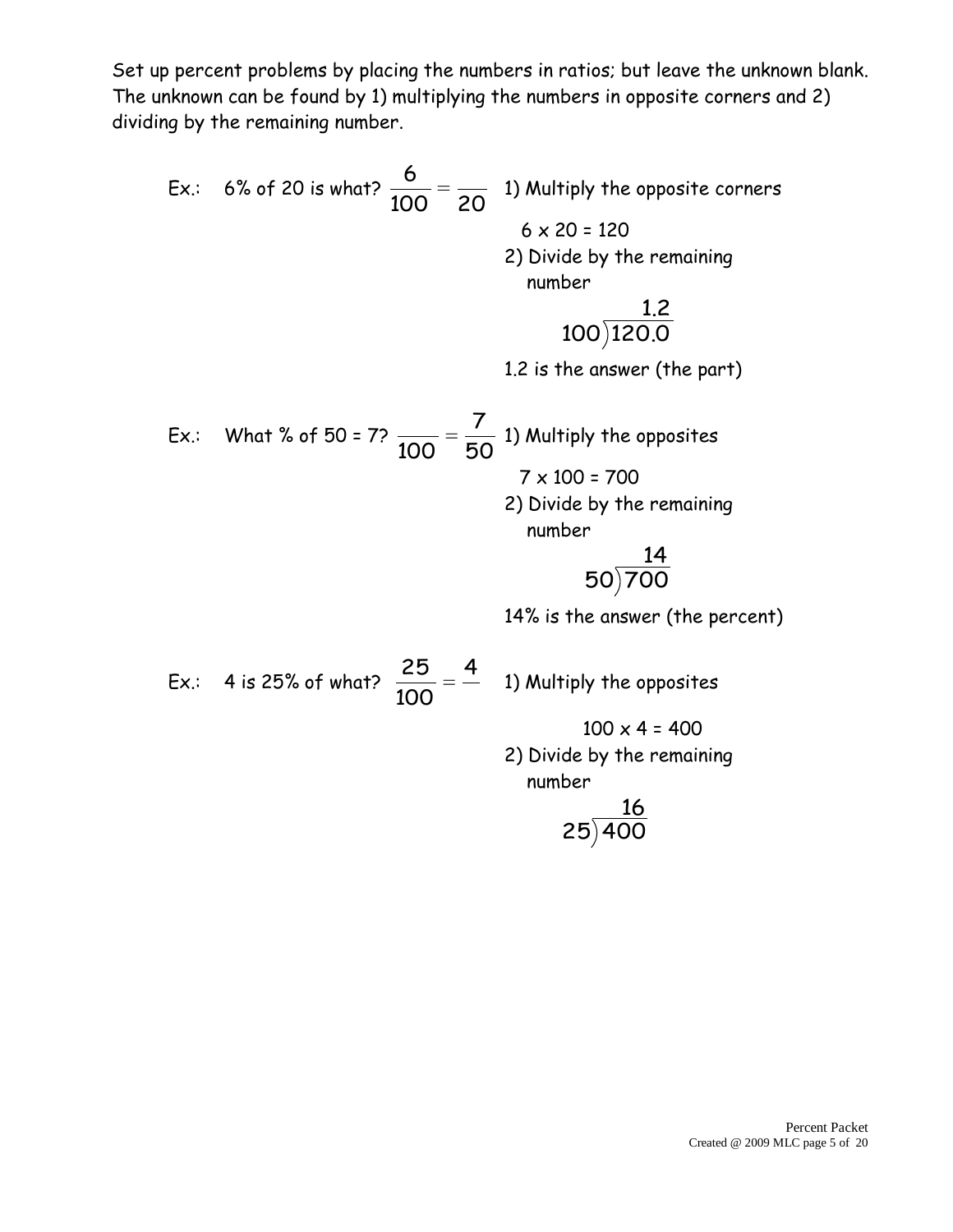#### **Exercise 3 (answers on page 16)**

Directions: solve each problem for the unknown 1) 3 is 50% of what? 6) What percent of 156 is 78?

2) 5 is 20% of what? 7) What is 80% of 40?

3) 67 is 100% of what? 8) What is 75% of 80?

4) What % of 60 is 12? 9) What is 10% of 50?

5) What % of 20 is 40? 10) What is 100% of 38?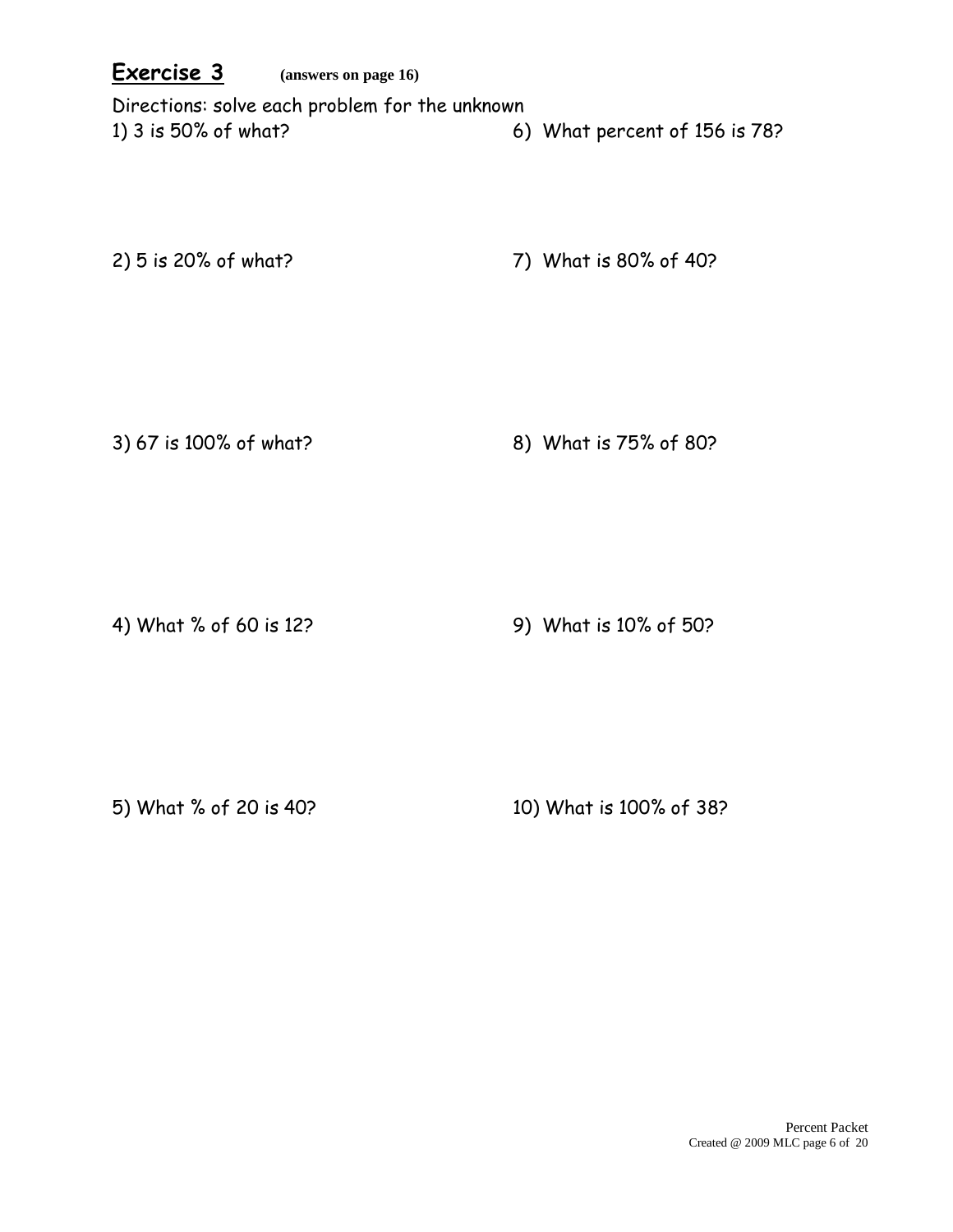### **Exercise 4 (answers on page 16)**

Directions: Solve each problem for the unknown. Round answers to the hundredths place, if necessary. 1) 94 is 80% of what? 6) What percent of 42 is 3.57?

2) 57 is 30% of what? 7) What is 25.5% of 12?

3) 5 is 31.25% of what? 8) What is 30% of 72?

4) What percent of 109 is 23?

9) What is .5% of 45?

5) What % of 76 is 11.4? 10) What is 6.5% of 28.6?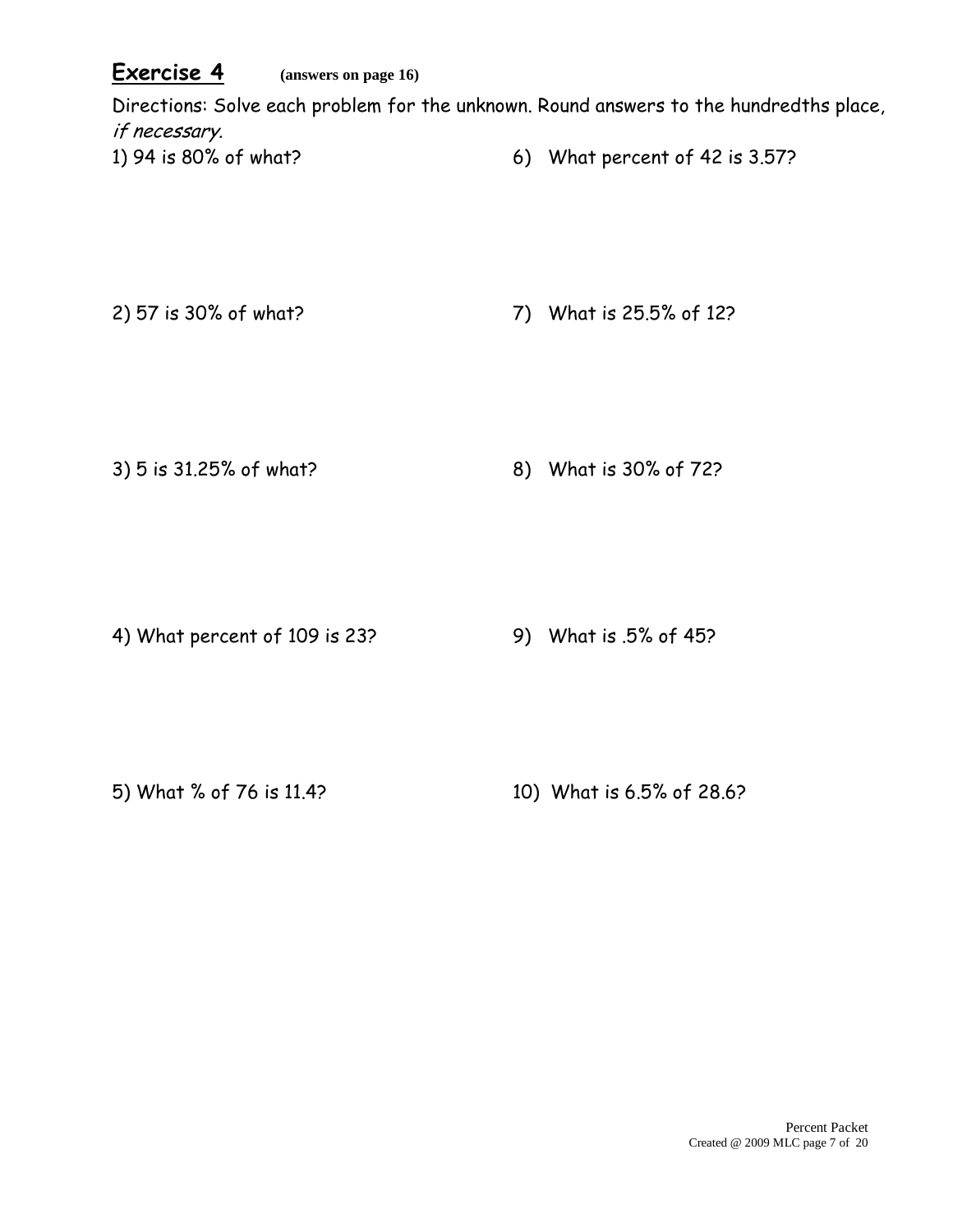## **Exercise 5 (answers on page 16)**

Directions: Solve each problem for the unknown. Round decimal answers to the nearest hundredth, if necessary. Reduce fraction answers to lowest terms.

1) 5 is 33 
$$
\frac{1}{3}
$$
% of what?

2) 20.5 = 13% of what? 7) 16 is what% of 38.1?

3) 66 
$$
\frac{2}{3}
$$
% of 300 is what? \n8) 172 is 35.83% of what?

4) What percent of 16.7 = 4.3?   
9) 
$$
\frac{1}{4}
$$
% of 44 is what?

5) 
$$
34\frac{5}{8}
$$
 % of 103 is what?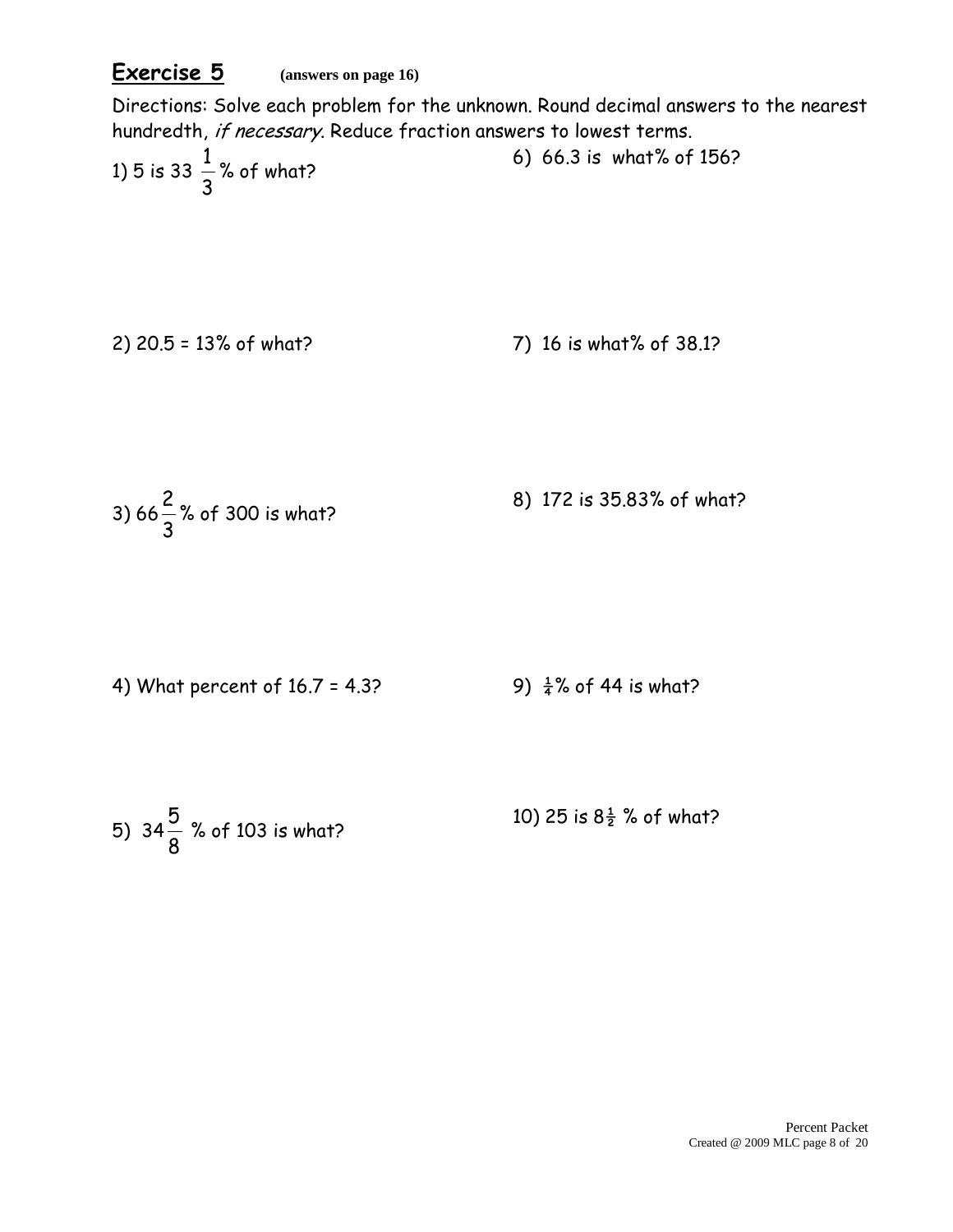# **Percent Word Problems**

# *Ratio and proportion method*

Here are several aids that will help you solve word problems:

Make sure you understand the question that is asked.

Sort out the information to make a basic percent problem, such as "30% of what is 17?" Sometimes, you will have to subtract or add some of the numbers. The base will always be the original number, price, or total.

Some examples of percent word problems.

A baseball pitcher won 80% of the games he pitched. If he pitched 35 ballgames, how many games did he win?

80% of 35 is what?

| 0070 U JU IS WHUT? | 1. Multiply the opposites               |
|--------------------|-----------------------------------------|
| 80                 | $80 \times 35 = 2800$                   |
| 100<br>35          | 2. Divide by the remaining number<br>28 |
|                    | 100)2800                                |
|                    | 28 games                                |

Jerry, an electrician, worked 7 months out of the year. What percent of the year did he work? (round answer to the nearest hundredth)

What percent of 12 is 7? 12 months = 1 year

|           | 1. Multiply the opposites                  |
|-----------|--------------------------------------------|
|           | $7 \times 100 = 700$                       |
| 100<br>12 | 2. Divide by the remaining number<br>58.33 |
|           | 12)700.00                                  |
|           | 58.33% (rounded to hundredth)              |

Sometimes the information needed to solve a percent word problem is not stated directly. You will need to sort out the numbers given in the problem. Organizing all the information into a box format will help you see what numbers you have and what you need.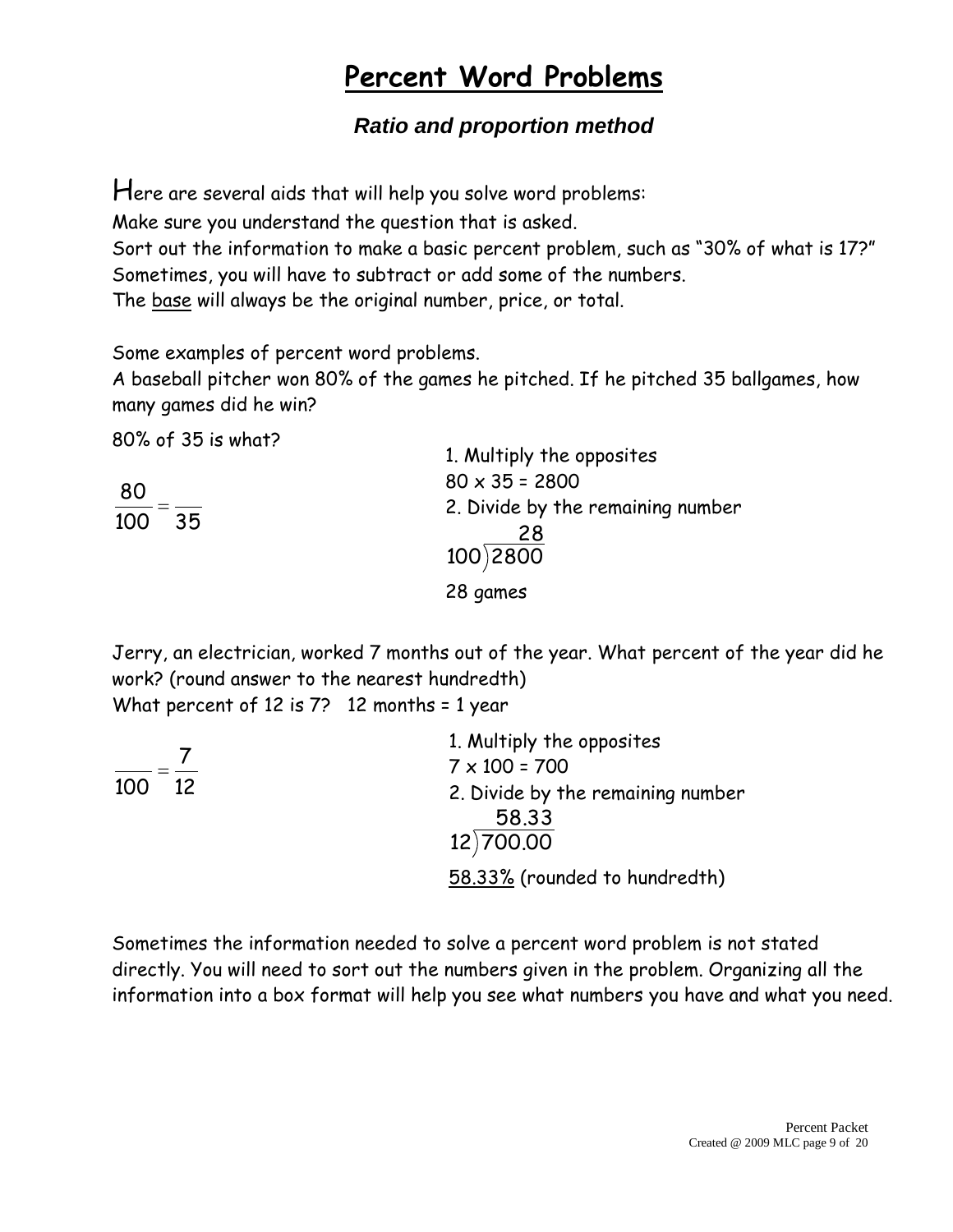There are 28 students in a class. Sixteen of those students are men. What percent of the class are women? (Round to the nearest tenth)

| Men   | ‰    | 16 |
|-------|------|----|
| Women | %    | 12 |
| Total | 100% | 28 |

28 total students -16 men 12 women

12 is what % of 28?

28 12 100

Multiple the opposites  $100 \times 12 = 1200$ Divide by the remaining number 42.85 28 1200.00 42.9%

Donovan took a math test and got 35 correct and 10 incorrect answers. What was the percentage of correct answers? (Round to the nearest hundredth)

| Correct answers   |      |  |
|-------------------|------|--|
| Incorrect answers |      |  |
| Total answers     | 100% |  |

35 correct answers +10 incorrect answers

45 total answers

35 is what % of 45?

45 35  $\overline{100}$ 

Multiple the opposites  $100 \times 35 = 3500$ 2. Divide by the remaining number 77.777 45 3500.000

77.78% (rounded to hundredth)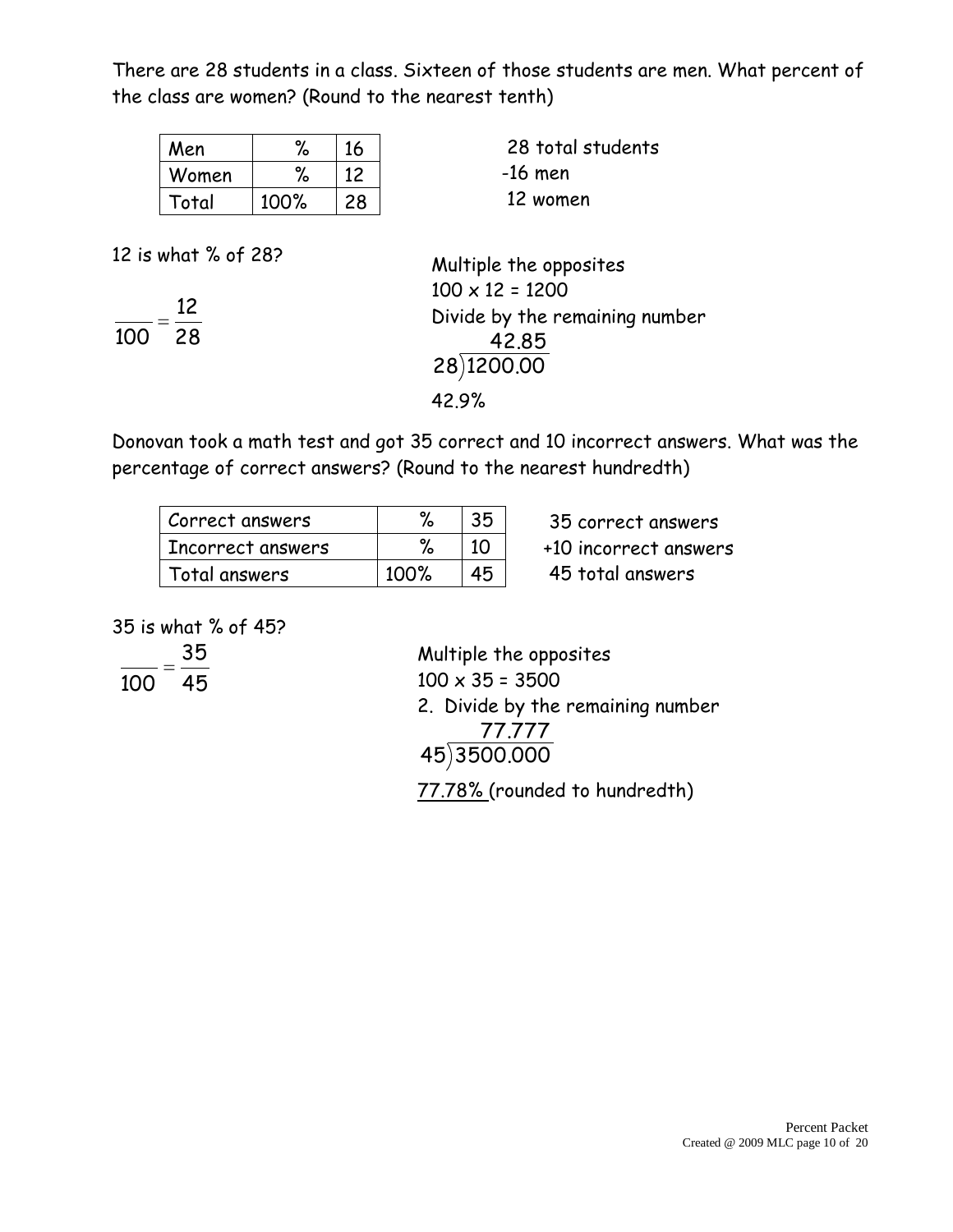Percent Word Problems (answers on page 17)

Directions: Set up a basic percent problem. Sometimes you will have to do extra steps to solve the problem. Follow rounding directions.

- **1.** A student earned a grade of 80% on a math test that had 20 problems. How many problems on this test did the student answer correctly? (round to the nearest whole number)
- **2.** There are 36 carpenters in a crew. On a certain day, 29 were present. What percent showed up for work? (round to the nearest tenth)
- **3.** A metal bar weighs 8.15 ounces. 93% of the bar is silver. How many ounces of silver are in the bar? (round to the nearest thousandth)
- **4.** A woman put \$580 into a savings account for one year. The rate of interest on the account was  $6\frac{1}{2}\%$ . How much was the interest for the year in dollars and cents? (Round to the nearest cent)
- **5.** A student answered 86 problems on a test correctly and received a grade 98%. How many problems were on the test, if all the problems were worth the same number of points? (Round to the nearest whole number)
- **6.** Manuel found a wrecked Trans-Am that he could fix. He bought the car for 65% of the original price of \$7200. What did he pay for the car? (Round to nearest dollar)
- **7.** Pamela bought an electric drill at 85% of the regular price. She paid \$32.89 for the drill. What was the regular price? (Round to the nearest cent)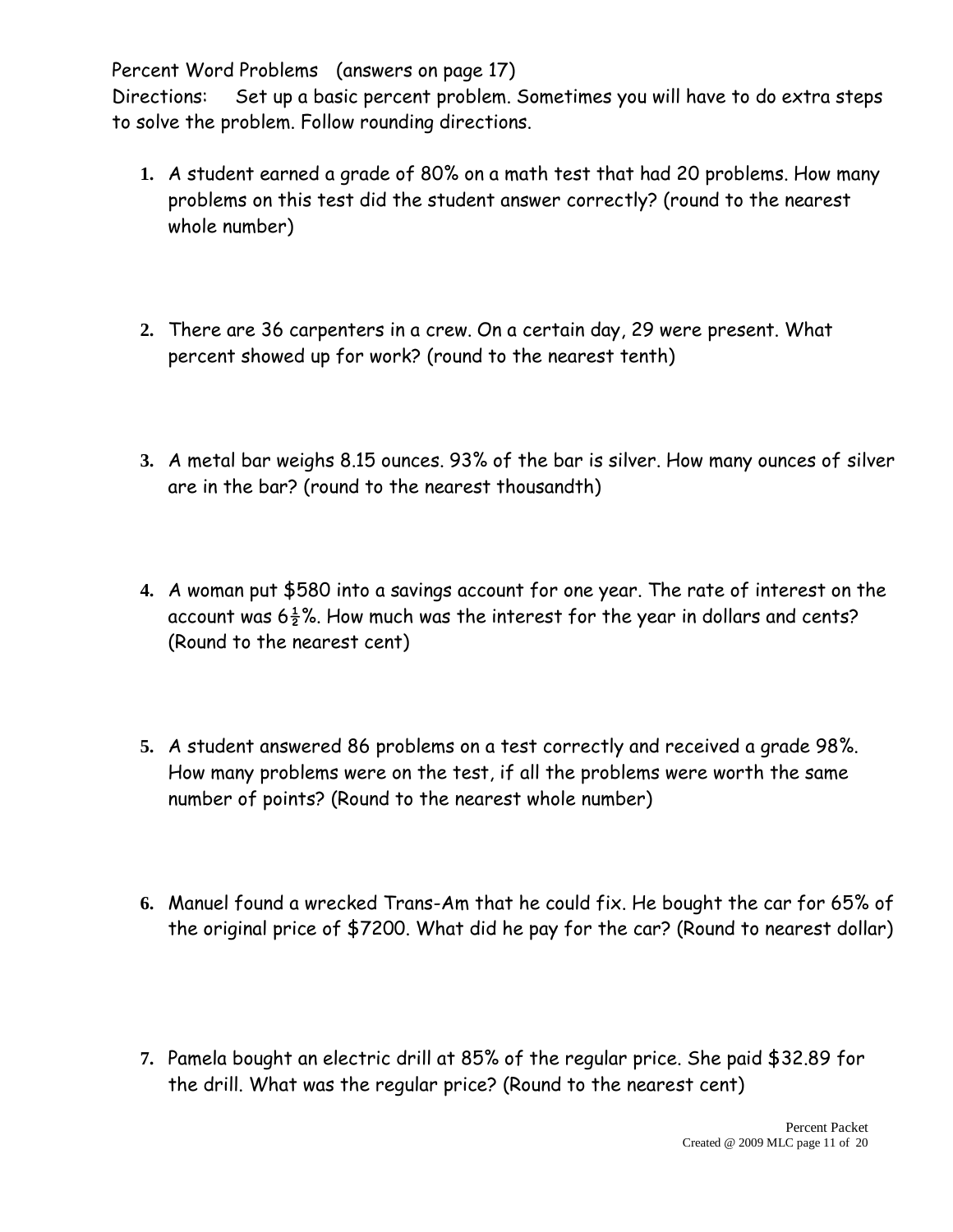(answers on pages 18-19)

- **8.** A crew is made up of 8 men; the rest are women. 66 3 2 % of the crew are men. How many people are in the crew?
- **9.** Ben earns \$12,800 a year. About 15% is taken out for taxes. How much is taken out for taxes?
- **10.** At a sale, shirts were sold for \$15 each. This price was 80% of their original price. What was the original price?
- **11.** There are 32 students in a class. Nine of those students are women. What percent are men? (round to the nearest tenth)

**12.** The Royals softball team played 75 games and won 55 of them. What percent of the games did they lose? (round to the nearest tenth)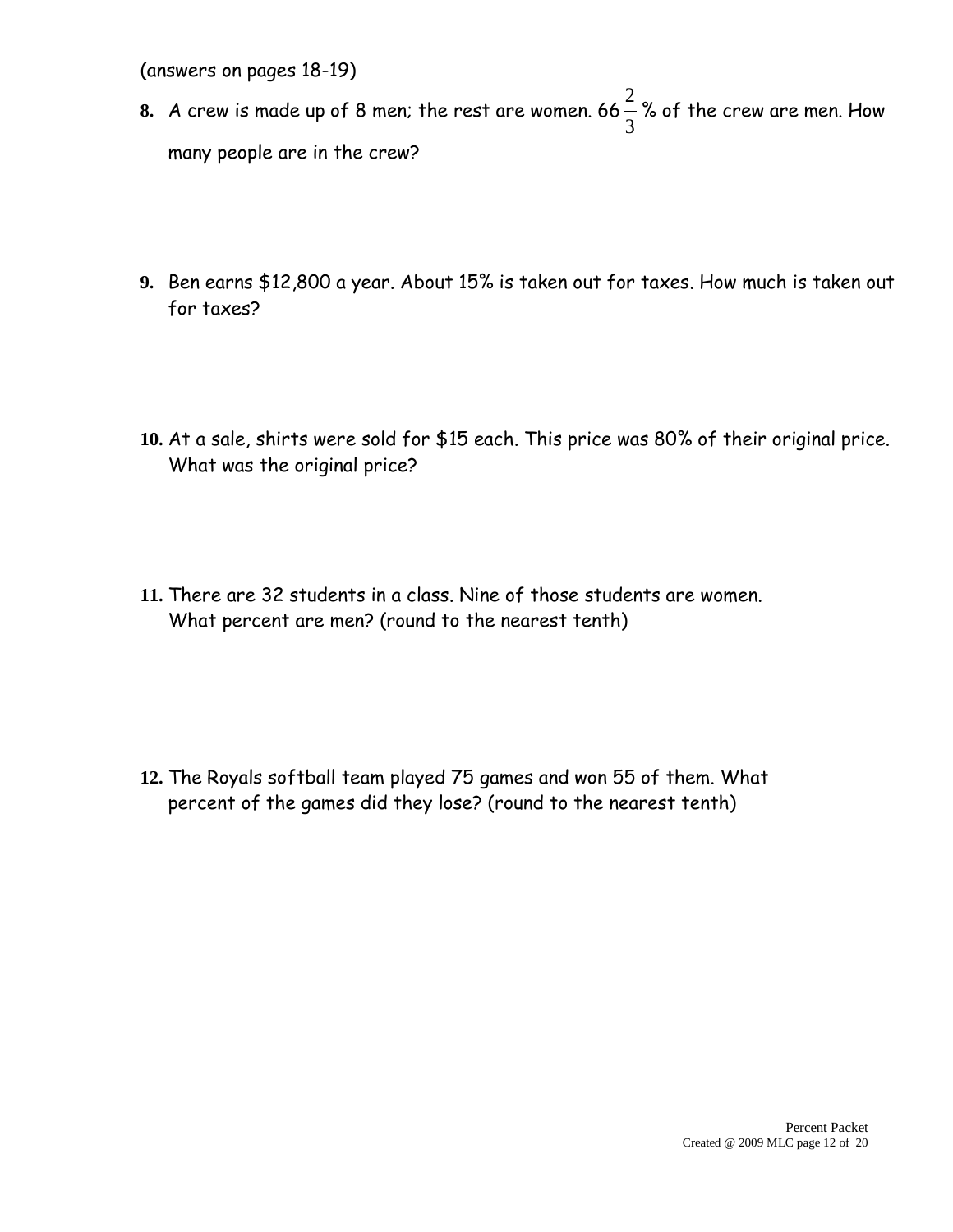#### **Note: please talk to your instructor for other conversions**

Changing fractions to decimals: divide the bottom number into the top number

$$
\frac{1}{2} = 2\overline{\smash)1^5} = .5 \qquad \qquad 8\frac{1}{5} \Rightarrow 5\overline{\smash)1^5} = 8.2
$$

Changing decimals to fractions: place a one under the point and a zero under the number(s)

$$
.7 = \frac{.7}{10} = \frac{7}{10}
$$
 3.73 = 3 $\frac{.73}{100} = 3\frac{.73}{100}$  2.6 = 2 $\frac{.6}{10} = 2\frac{.6}{10} = 2\frac{3}{5}$ 

Changing Decimals to Percents: move decimal point two places to right (add zeros)

$$
27 = 27%
$$
  $1.4 = 140%$   $7 = 700%$   $005 = 0.5%$ 

Note: place a decimal point even if you don't see one

Changing Percents to Decimals: move the decimal point two places to the left (add zeros)

30% = .30  
30% = .57% = .0057  
8
$$
\frac{1}{5}
$$
%  $\Rightarrow$  5 $\overline{)1}$  = 8.2% = .082

Practice (Read and follow all directions) Directions: Fill in the blanks in the following table. Reduce fractions to lowest terms. **Round decimals to hundredths. Round percents to hundredths. (answers on page 20)**

| Mixed number or fraction | Decimal Number | Percent          |
|--------------------------|----------------|------------------|
|                          |                |                  |
|                          | .336           |                  |
|                          |                | 72%              |
| $\frac{3}{5}$            |                |                  |
|                          |                | $\frac{1}{2}$ %  |
|                          | 1.23           |                  |
| 7/<br>′8                 |                |                  |
|                          |                | $3\frac{1}{4}$ % |
|                          | 426.2          |                  |
| $\frac{8\frac{2}{3}}{3}$ |                |                  |
|                          | .01            |                  |
| 57<br>8                  |                |                  |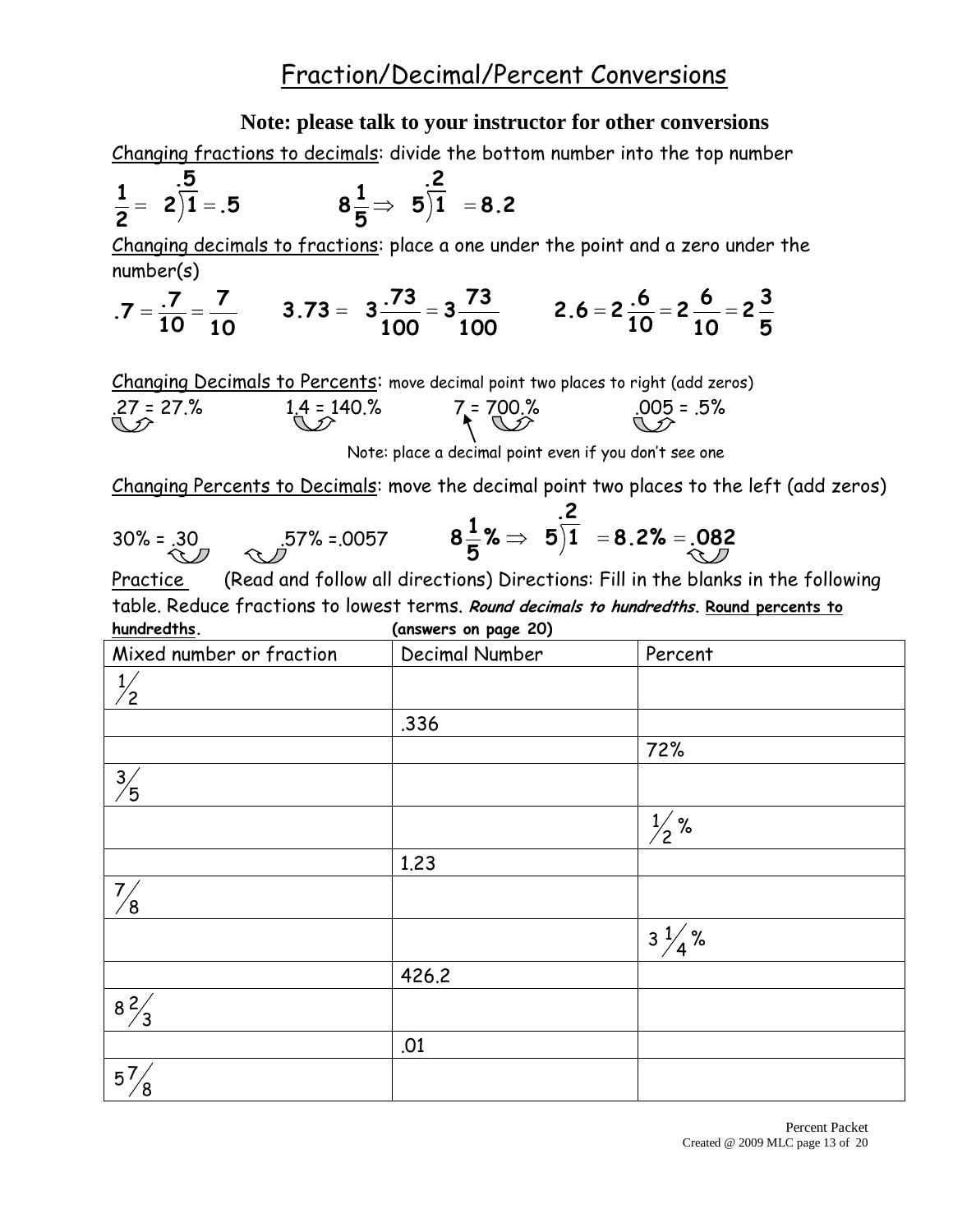# **Simple Interest Problems**

Interest is money paid for the use of money. If you borrow from the bank to buy a car, the bank will charge you interest for its use. If you open a savings account at the bank, the bank will pay you interest for as long as the account is open.

Note: Banks usually charge compound interest not simple interest. See your local accounting teacher for more information.

The interest (I) is the dollar amount earned or owed. The interest rate (R) is per year (T) unless otherwise noted. Note: If the time is in months, T can be found using the ratio 12 number of months . The principal (P) is the amount borrowed or deposited. This is the formula to express simple interest:

 $I(nterest) = P(rincipal) \times R(ate) \times T(ime)$  $I = P \times R \times T$  or  $I = PRT$ 

Solve each of these interest problems:

1) You get a student loan from the New Mexico Educational Assistance Foundation to pay for your educational expenses this year. Find the interest on the loan if you borrowed \$2,000 at 8% for 1 year. (You may wish to use the percent key on your calculator or change 8% to .08)

2) You are starting your own small business in Albuquerque. You borrow \$10,000 from the bank at a 9% rate for 5 years. Find the interest you will pay on this loan.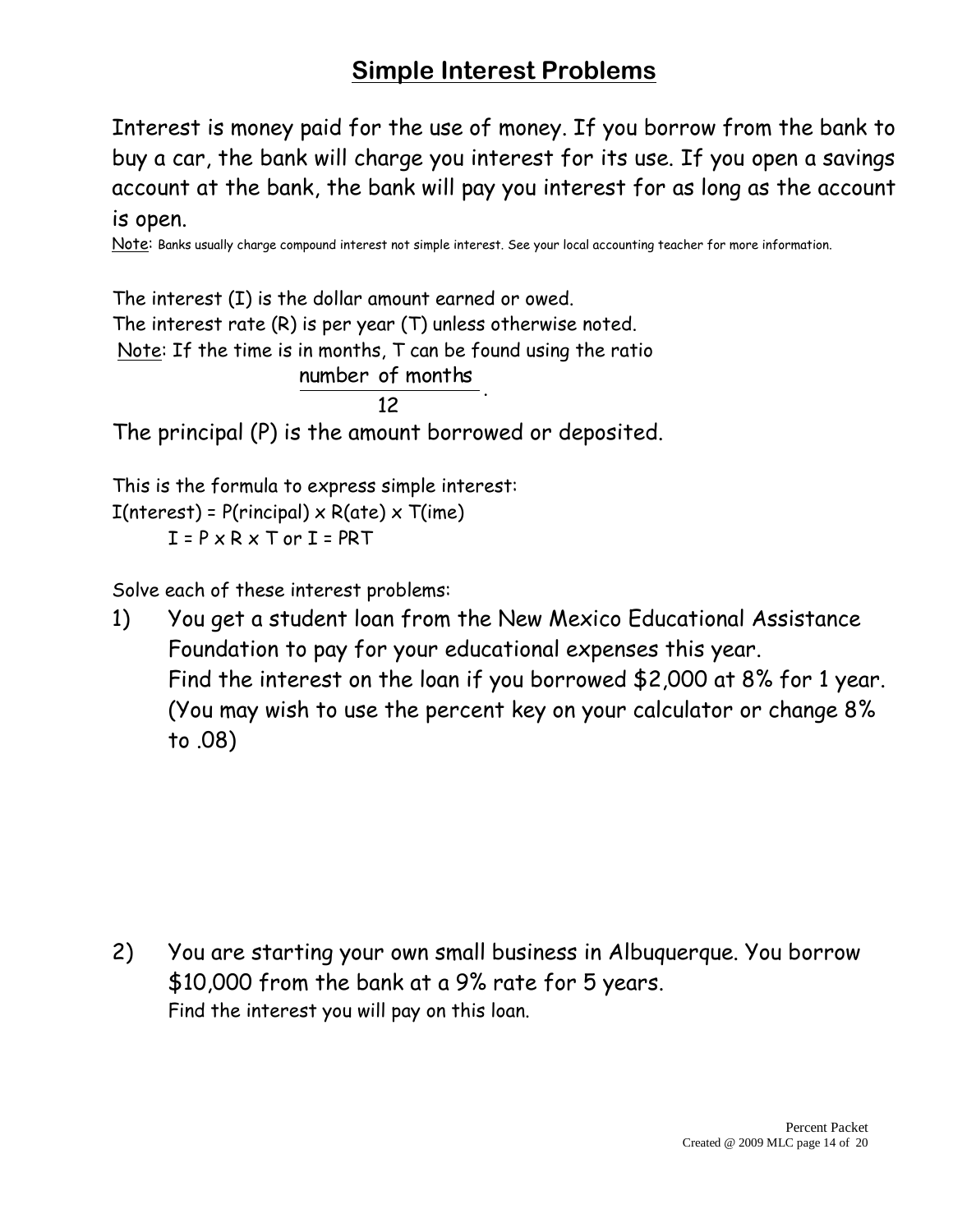- 3) You are tired at the end of the term and decide to borrow \$500 to go on a trip to Whatever Land. You go to the bank and borrow the money at 11% for 2 years.
	- a) Find the interest you will pay on the loan.
	- b) How much will you have to pay the bank at the end of the two years?
- 4. a) Find the interest on a loan of \$2500 that is borrowed at 9% for 7 **months**.
	- b) How much would it cost to repay the loan from 4a) above?
- 5. Do you understand what interest means? Circle one YES! NO!
- 6. Have you ever borrowed money from a bank or loan office to buy a car, house, or whatever? Circle one YES! NO!

Answers

- 1. \$160
- 2. \$4500
- 3. a) \$110
	- b) \$610
- 4. a) \$131.25
	- b) \$2631.25
- 5. Yes = good job
	- No = ask your teacher or IT for help
- 6. Yes = you know it all No = go out and buy something big today!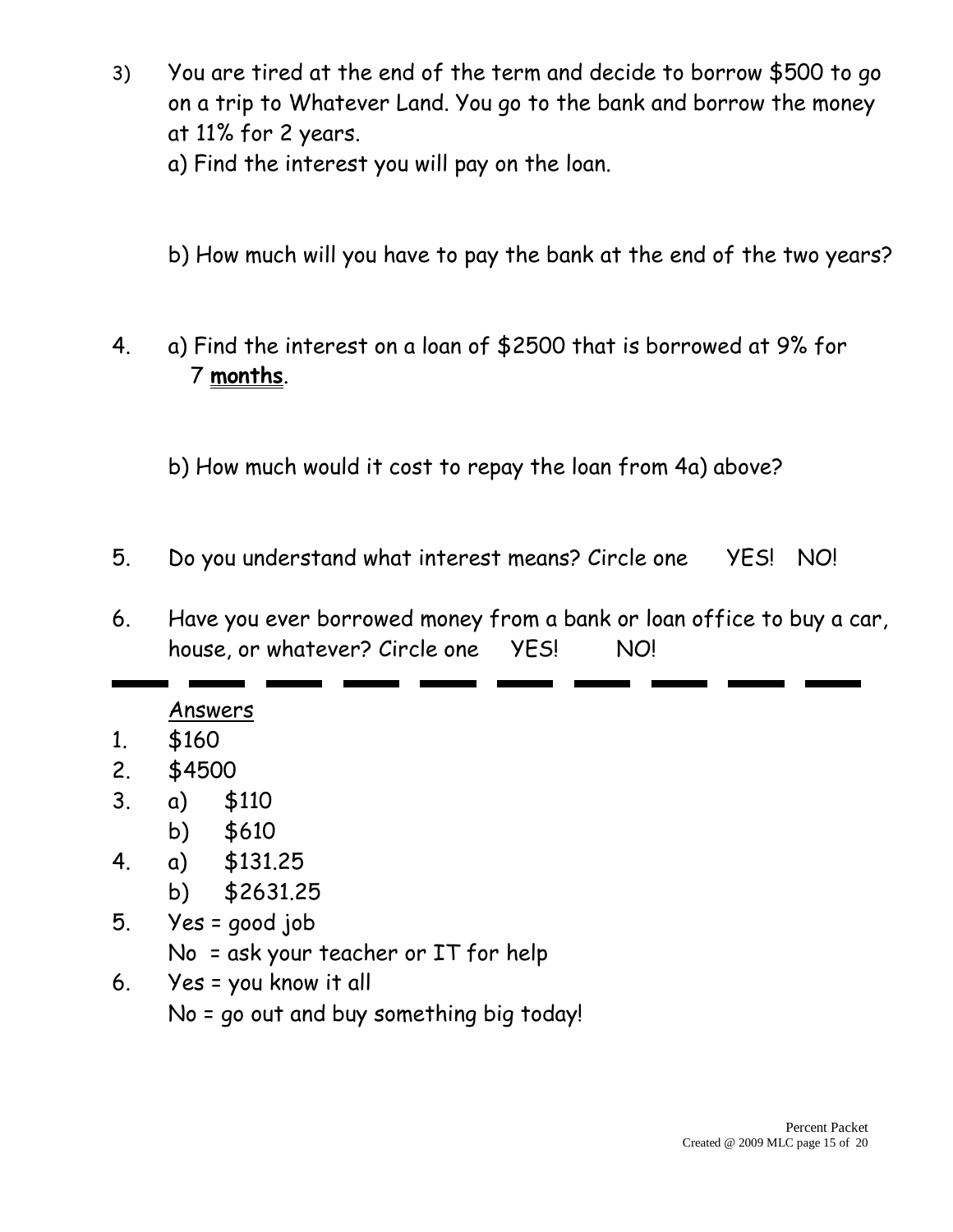#### **Answers to Handout on Percents**

| Exercise 1                            | Exercise 2                                 |
|---------------------------------------|--------------------------------------------|
| 1) P percent B                        | 1) % B P                                   |
| 2) percent B P                        | 2) P % B                                   |
| 3) P percent B                        | 3) P % B                                   |
| 4) percent B P                        | 4) P % B                                   |
| 5) P percent B                        | 5) % B P                                   |
| 6) percent B P                        | P % B<br>6)                                |
| 7) P percent B                        | 7) % B P                                   |
| 8) percent B P                        | 8) % B P                                   |
| 9) percent B P                        | 9) P % B                                   |
| 10) P percent B                       | 10) % B P                                  |
|                                       |                                            |
| Exercise 3                            | Exercise 4                                 |
| 1)6                                   | 1) 117.5                                   |
| 2) 25                                 | 2) 190                                     |
| 3) 67                                 | 3) 16                                      |
| 4) 20%                                | 4) 21.10% (rounded)                        |
| 5) 200%                               | 5) 15%                                     |
| 6) 50%                                | 6)8.5%                                     |
| 7)32                                  | 7) 3.06                                    |
| 8) 60                                 | 8) 21.6                                    |
| 9)5                                   | 9) .23                                     |
| 10) 38                                | 10) 1.86                                   |
| <b>Exercise 5</b>                     |                                            |
| 1) 15                                 | $6)$ 42.5%                                 |
| 157.69<br>(2)                         | 41.99% (rounded)<br>7)                     |
| 200<br>3)                             | 8) 480.04 (rounded)                        |
| 25.75%<br>4)                          | 9) .11                                     |
| 5) 35.66 rounded or $35\frac{33}{50}$ | 10) 294.12 (rounded) or 294 $\frac{3}{25}$ |
|                                       |                                            |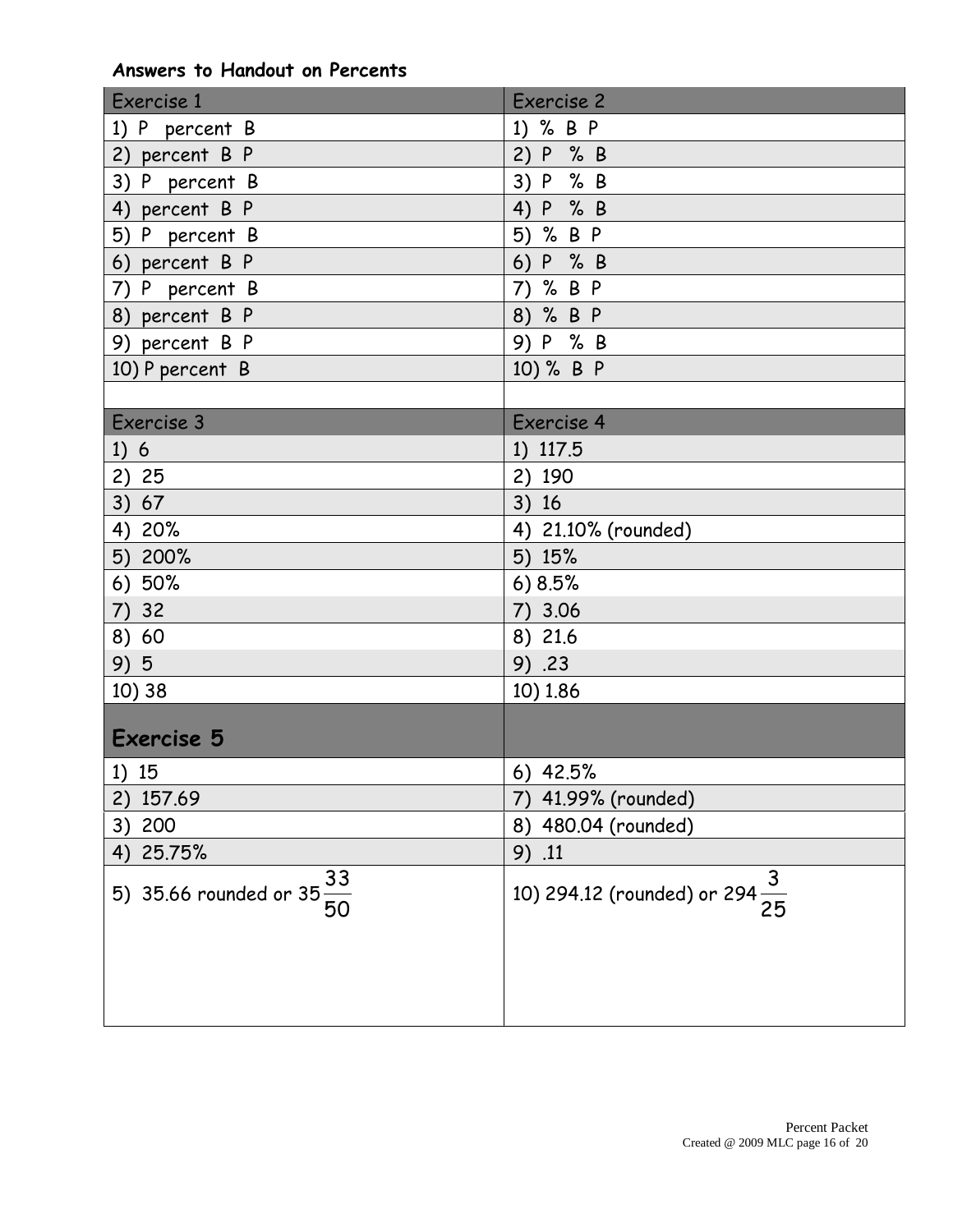| 1. $\frac{80}{100} = \frac{1}{20}$                        | Multiply the opposites:<br>$80 \times 20 = 1600$<br>Divide by the remaining number:<br>$\frac{16}{100}$<br>16 problems                   |
|-----------------------------------------------------------|------------------------------------------------------------------------------------------------------------------------------------------|
| 2. $\frac{29}{100} = \frac{29}{36}$                       | Multiply the opposites:<br>$29 \times 100 = 2900$<br>Divide by the remaining number:<br>$\frac{80.55}{36}$<br>36) 2900.00<br>80.6%       |
| $3. \ \frac{93}{100} = \frac{1}{8.15}$                    | Multiply the opposites:<br>$93 \times 8.15 = 757.95$<br>Divide by the remaining number:<br>$\frac{7.5795}{100}$<br>7.580 ounces          |
| 4. $\frac{6\frac{1}{2}}{100} = \frac{1}{580}$             | Multiply the opposites:<br>$6\frac{1}{2} \times 580 = 3770$<br>Divide by the remaining number:<br>$\frac{37.70}{100}$ 3770.00<br>\$37.70 |
| $\frac{98}{2}$ = $\frac{86}{1}$<br>5.<br>$\overline{100}$ | Multiply the opposites:<br>$100 \times 86 = 8600$<br>Divide by the remaining number:<br>87.7<br>$98\sqrt{8600.0}$                        |

88 problems (rounded to nearest whole)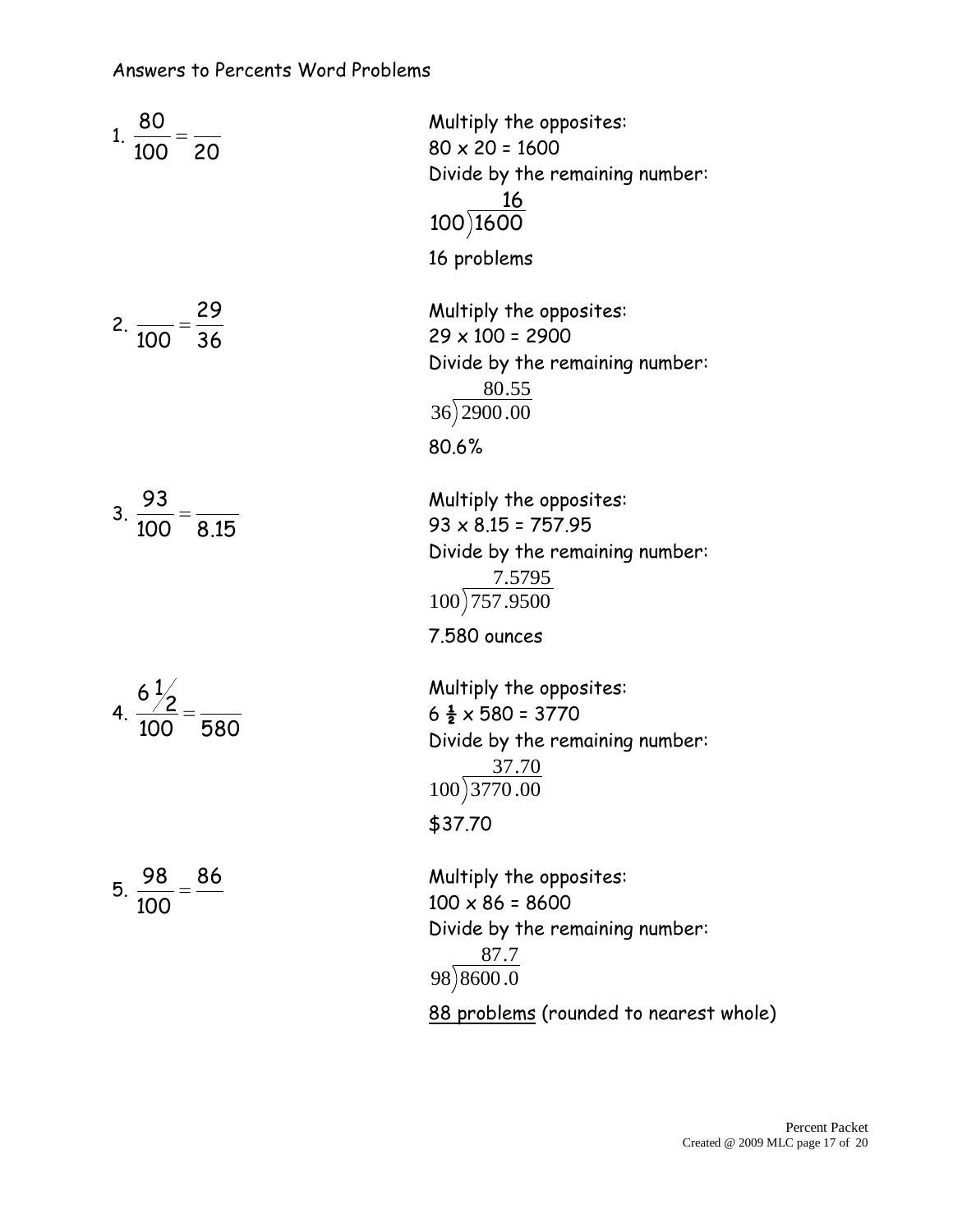6. 
$$
\frac{65}{100} = \frac{15}{7200}
$$
  
7.  $\frac{85}{100} = \frac{32.89}{100}$   
8.  $\frac{66\frac{2}{3}}{100} = \frac{8}{12,800}$   
10.  $\frac{80}{100} = \frac{15}{12,800}$ 

Multiply the opposites: 65 x 7200 = 468,000 Divide by the remaining number: 4680  $100)468000$ \$4680 Multiply the opposites:  $100 \times 32.89 = 3289$ Divide by the remaining number: 38.694 85 3289 .000 \$38.69 Multiply the opposites:  $100 \times 8 = 800$ Divide by the remaining number: 12 200 3 1 800 3 200 1 800  $800 \div 66 \frac{2}{3}$ 12 Multiply the opposites: 15 x 12,800 = 192,000 Divide by the remaining number: 1920 100 192000 \$1920 Multiply the opposites:  $100 \times 15 = 1500$ Divide by the remaining number: 18.75  $80)1500.00$ \$18.75 4 1

1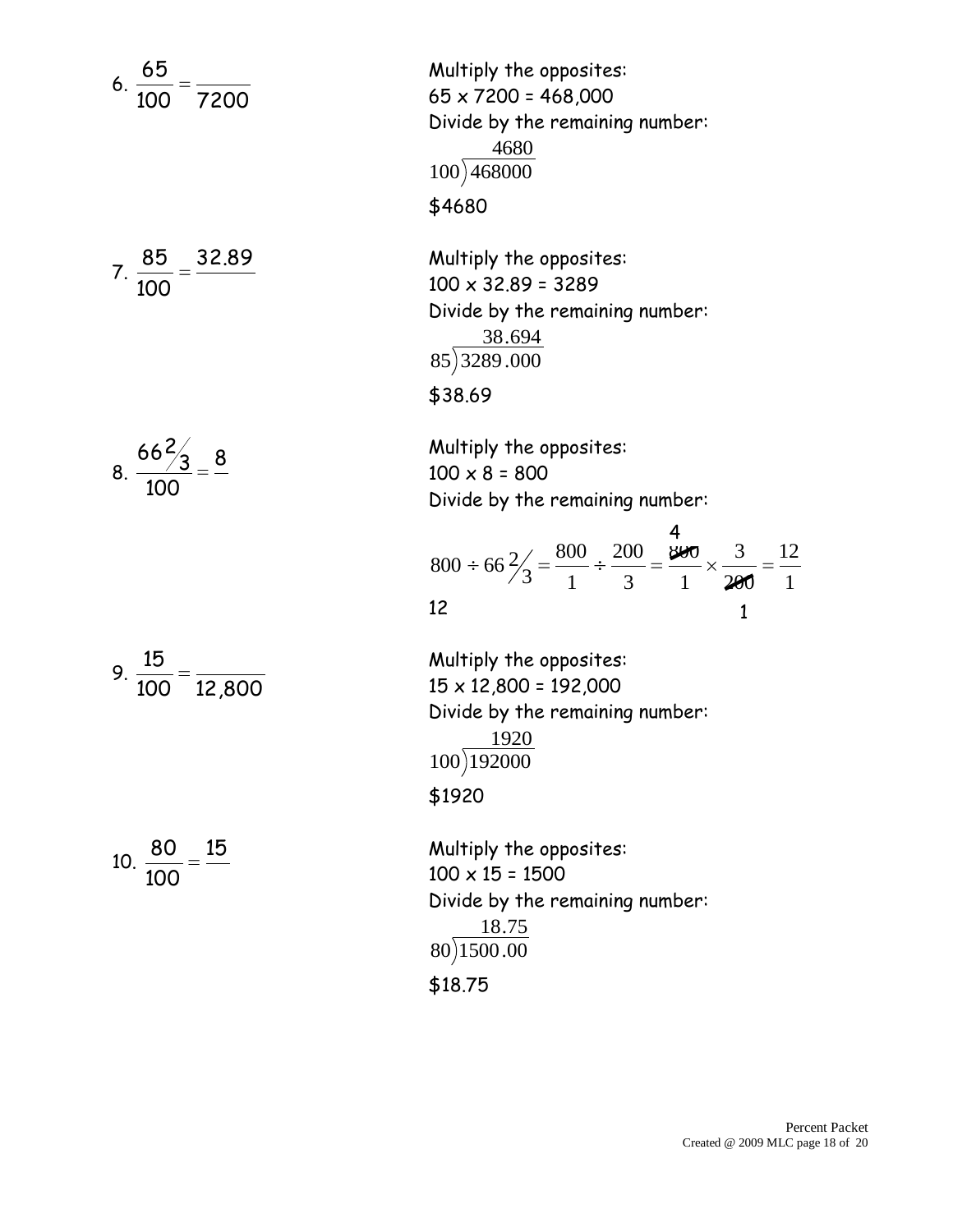11.

| Total | 100% | 32 |  |
|-------|------|----|--|
| Men   |      | 23 |  |
| Women |      |    |  |
|       |      |    |  |

23  

$$
\frac{1}{100} = \frac{23}{32}
$$
 *Mu*  
100

Multiply the opposites:  $100 \times 23 = 2300$ Divide by the remaining number: 71.87 32 2300.00

71.9%(rounded to nearest tenth)

| 12.   |      |    |
|-------|------|----|
| Total | 100% | 75 |
| Won   |      | 55 |
| Lost  |      | 20 |

75 20  $\frac{100}{20}$  20<br>
Multi

| 75     |
|--------|
| 5<br>Ⴌ |
| ╱      |

Multiply the opposites:  $100 \times 20 = 2000$ Divide by the remaining number:

|             | 26.667 |  |
|-------------|--------|--|
| 75)2000.000 |        |  |

26.7% games lost (rounded to tenth)